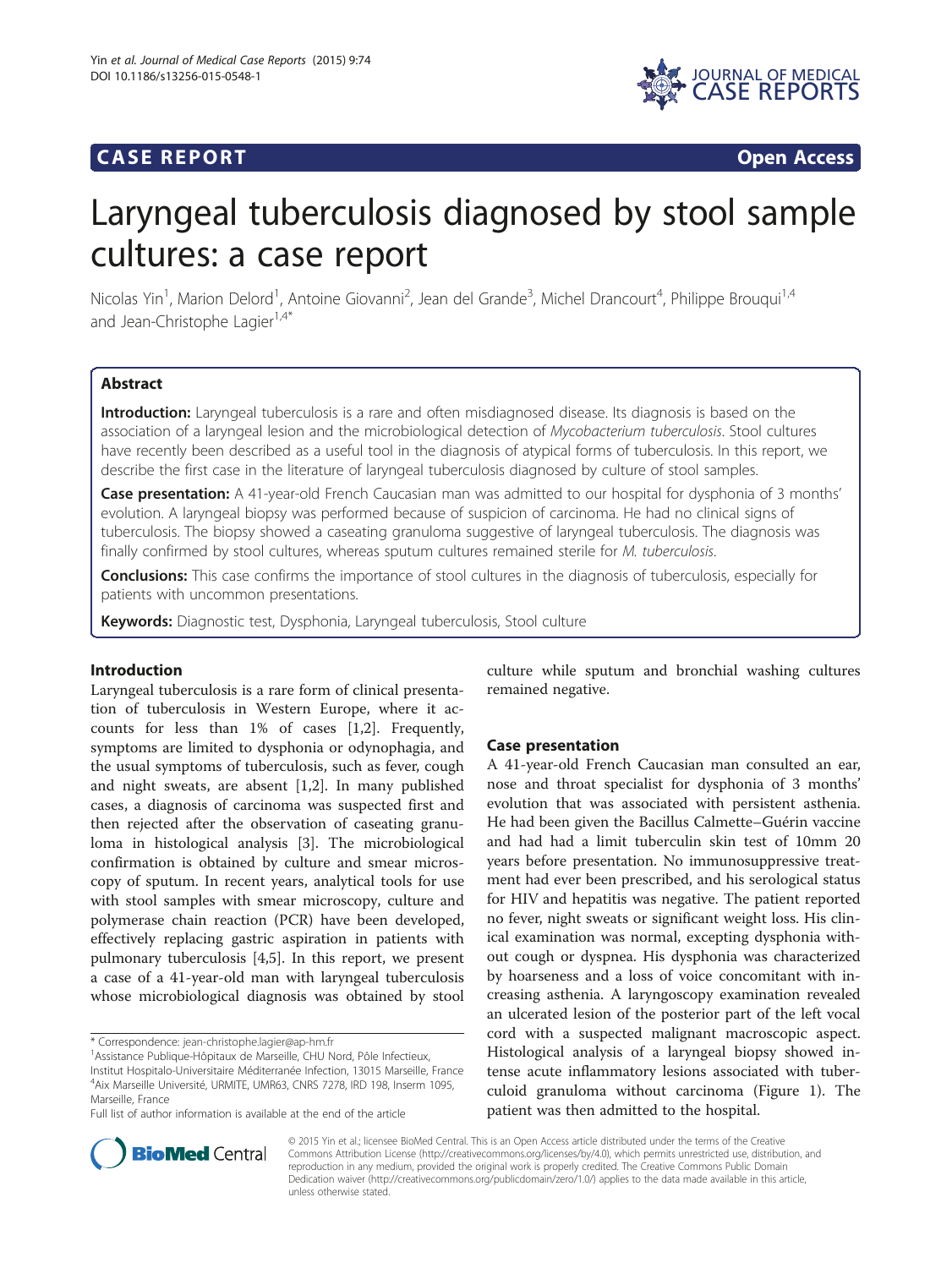<span id="page-1-0"></span>

epithelioid histiocytic granuloma and multinucleated giant cells (original magnification X 400).

The results of his routine biological examination were normal. Chest computed tomography (CT) revealed micronodular lesions in both lungs and a lesion suggestive of tuberculosis in the right apex (Figure 2). Sputum, urine and stool samples were collected every day for 3 consecutive days for mycobacterial smear microscopy and culture. Bronchial washing was performed. All direct microscopic examinations remained negative. Stool cultures collected at day 2 and day 3 grew after 29 days of culture on MGIT™ (BD Diagnostic Systems, Le Pont de Claix, France), although sputum and bronchoalveolar lavage cultures remained negative at 45 days. PCR performed on colonies identified Mycobacterium tuberculosis. Antibiotic testing



Figure 2 Thoracic computed tomographic scan showing a lesion suggestive of tuberculosis in the right apex and diffuse micronodular involvement.

showed susceptibility to rifampicin, isoniazid, ethambutol, pyrazinamide and streptomycin. Consequently, the patient was treated with an antibiotic regimen associating rifampicin (10mg/kg/day), isoniazid (5mg/kg/day), pyrazinamide (30mg/kg/day) and ethambutol (20mg/kg/ day) for 2 months, then rifampicin (10mg/kg/day) and isoniazid (5mg/kg/day) for 4 months. After 5 months of well-tolerated treatment, the patient totally recovered.

## **Discussion**

In our patient, as in many cases of laryngeal tuberculosis previously described [[1-3](#page-2-0)], the diagnosis was delayed because of the unusual clinical presentation. No symptom of pulmonary tuberculosis was present, and dysphonia was isolated. In a review, Benwill et al. showed that dysphonia is the main common symptom, followed by weight loss [[1\]](#page-2-0). Tobacco smoking and alcoholism are frequent comorbidities [[1\]](#page-2-0). This clinical presentation is frequently confounding, especially in developed countries, where the first suspected diagnosis is carcinoma in cases with such clinical involvement [[3](#page-2-0)]. Moreover, the endoscopic aspect is not specific in many cases. In our patient, histological analysis guided the diagnosis, but as tuberculosis had not been suspected, neither surgical biopsy nor peripheral samples were analyzed in the microbiology laboratory before the histological results were obtained. The biopsy was fixed with the procedure used for carcinoma, which decreased the chance of identifying mycobacteria. Retrospective detection of M. tuberculosis on vocal cord biopsy by PCR and Ziehl–Neelsen staining remained unsuccessful.

A pure culture remains essential to test antibiotic susceptibility, especially because of the appearance of multidrug-resistant tuberculosis [[6](#page-2-0)]. Recent progress in culture media and culture conditions have successfully accelerated mycobacterial diagnosis [\[7,8](#page-2-0)]. The optimization of blood agar media using different compounds, such as egg lecithin and the addition of ascorbic acid, has a growth-promoting effect [\[7\]](#page-2-0). The use of microaerophilic conditions and the detection of microcolonies using autofluorescence succeeded in dramatically decreasing the culture time of *M. tuberculosis* [[7\]](#page-2-0).

In parallel, to improve the diagnosis of tuberculosis, we used systematically a diagnostic kit developed in our laboratory [\[9\]](#page-2-0) with which we simultaneously collected sputum and stool samples during a 3-day period. Indeed, in this case, although chest CT suggested lung tuberculosis, M. tuberculosis was not detected in respiratory tract samples, including samples obtained by bronchial washing. The microbiological diagnosis was only performed because of the positive culture on two stool samples with identification confirmed by PCR. To the best of our knowledge, this case constitutes the first case in the literature of laryngeal tuberculosis diagnosed microbiologically by stool